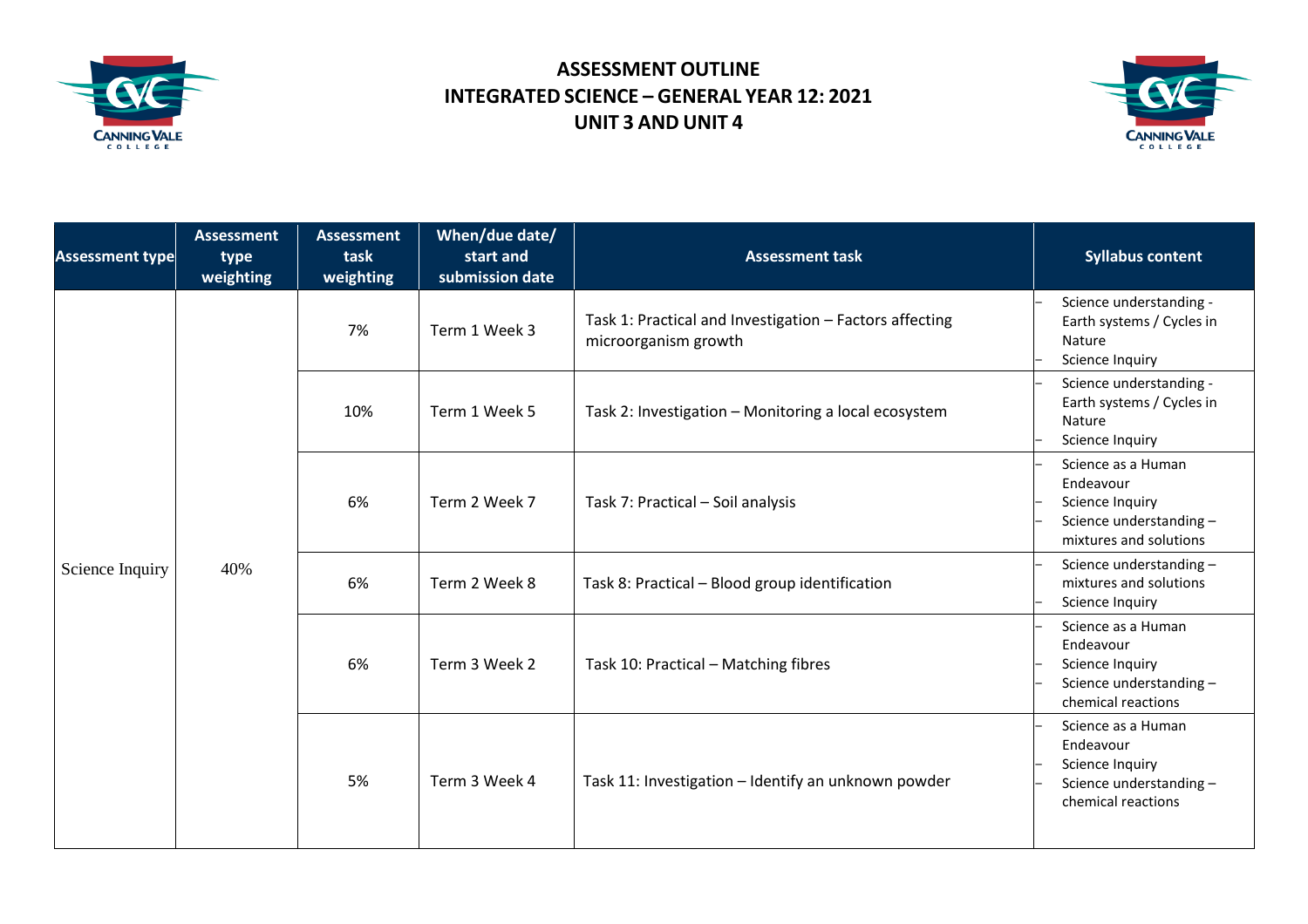

## **ASSESSMENT OUTLINE INTEGRATED SCIENCE – GENERAL YEAR 12: 2021 UNIT 3 AND UNIT 4**



| Extended                      |      | 10%  | Term 1 Week 7  | Task 3: Research assignment - Human impacts on ecosystems | Science as a Human<br>Endeavour<br>Science understanding -<br>Ecosystems and<br>sustainability<br>Science Inquiry                                                                                     |
|-------------------------------|------|------|----------------|-----------------------------------------------------------|-------------------------------------------------------------------------------------------------------------------------------------------------------------------------------------------------------|
| response                      | 30%  | 10%  | Term 2 Week 6  | Task 6: Research assignment - Fields of forensics         | Science as a Human<br>Endeavour<br>Science Inquiry                                                                                                                                                    |
|                               |      | 10%  | Term 2 Week 10 | Task 9: DNA as evidence                                   | Science as a Human<br>Endeavour<br>Science Inquiry                                                                                                                                                    |
|                               |      | 8%   | Term 2 Week 2  | Task 5: Test Environmental Science                        | Science understanding -<br>Ecosystems<br>Science understanding -<br>Sustainability and species<br>continuity and change<br>Science Inquiry                                                            |
| <b>Test</b>                   | 15%  | 7%   | Term 3 Week 7  | Task 12: Test - Forensic science                          | Science Inquiry<br>Science as a Human<br>Endeavour<br>Science understanding -<br>Chemical reactions<br>Science understanding -<br>Motion and forces                                                   |
| <b>Externally Set</b><br>Task | 15%  | 15%  | Term 2 Week 1  | Task 4: Externally Set Task                               | Science Inquiry<br>Science understanding - Earth<br>systems / cycle in nature<br>Science understanding -<br>Ecosystems and sustainability<br>Science understanding -<br>Species continuity and change |
| <b>Total</b>                  | 100% | 100% |                |                                                           |                                                                                                                                                                                                       |